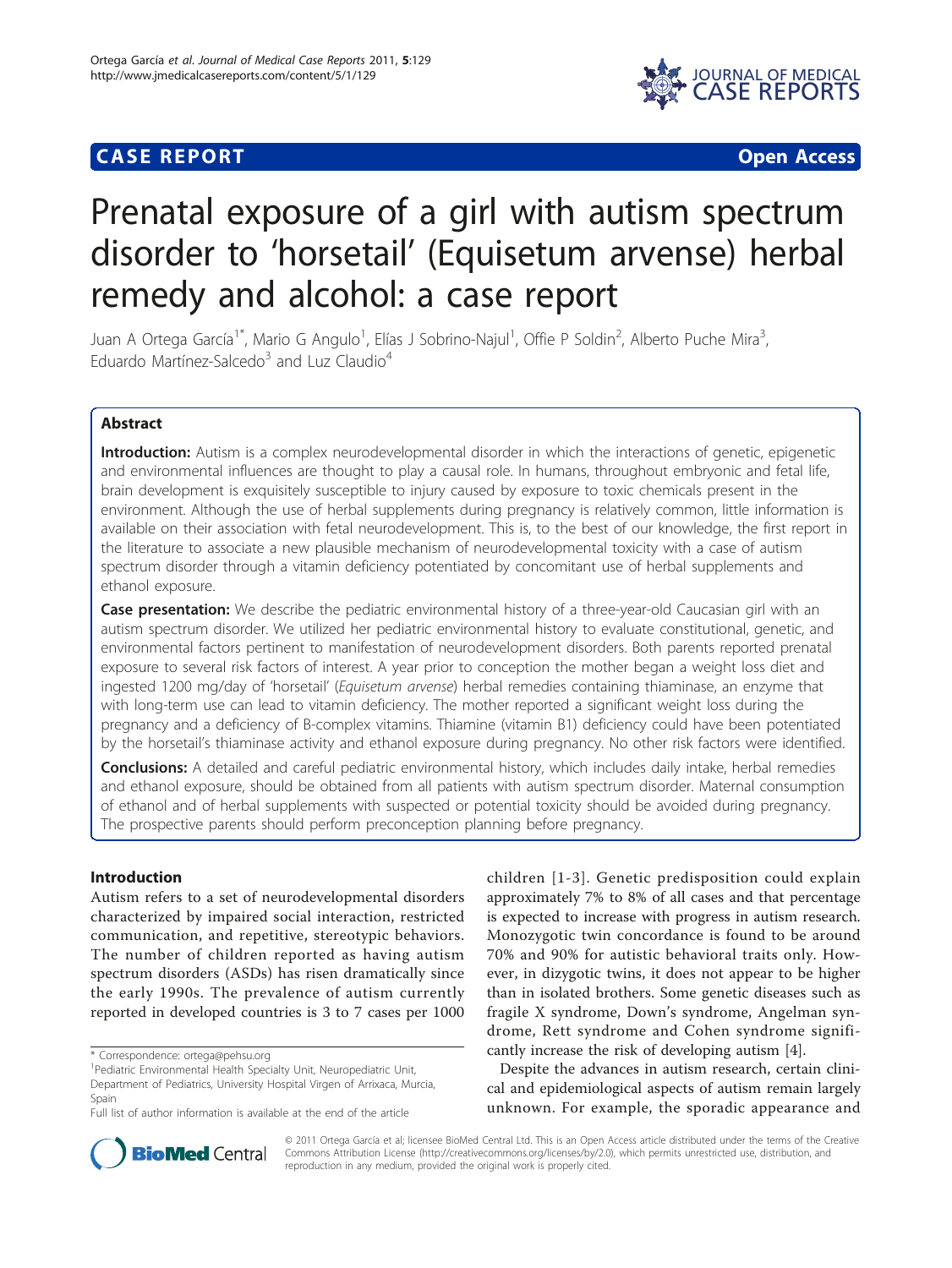clinical heterogeneity in different members of a family diagnosed as autistic and others with 'autistic traits' suggest that autism is a complex neurodevelopmental disorder in which the interactions of genetic, epigenetic and environmental influences plays a causal role [[5](#page-4-0)]. The pediatric environmental history (PEH) is a critical element in clinical documentation and it is used to register the absence or presence of risk factors (RFs) associated with the occurrence of diseases such as the ASD. The PEH employs a series of basic and concise questions including genetic, genealogical and constitutional aspects that allow the clinicians to identify environmental RFs associated with disease [[6](#page-4-0)]. The purpose of this case report is to illustrate the role of PEH in identifying the RFs associated with ASD and to explain the potential relationship between horsetail exposure and ASD.

## Case presentation

We present the case of a three-year-old Caucasian girl with ASD, focusing on her PEH (Table 1). She was born after 41-weeks gestation via caesarean section and had an Apgar score of 9/10. A birth weight of 3.85 kg, head circumference of 37 cm and length at birth of 50 cm were recorded. No dyschromias or malformations were found. Our patient's growth and karyotype were otherwise normal. She was breastfed until the age of nine weeks. By five months, she was able to hold her head steady and erect, and was able to walk on her own at 15 months of age. Our patient currently walks on her tiptoes and began this when she first started walking. On examination, our patient had normal growth and anthropometric data. Her muscle tone was moderately

Table 1 Pediatric environmental history can be used to identify the absence or presence of risk factors associated with autism spectrum disorder

| Category                                   | <b>Factor</b>                                       |
|--------------------------------------------|-----------------------------------------------------|
| Constitutional and<br>genealogical factors | Sex                                                 |
|                                            | Race/ethnicity                                      |
|                                            | Family history                                      |
|                                            | Family tree                                         |
| Reproductive history                       | Pregnancies                                         |
|                                            | Hormonal therapy                                    |
| <b>Environmental factors</b>               | Socioeconomic status                                |
|                                            | Home                                                |
|                                            | Community                                           |
|                                            | Medical history of ionizing radiation               |
|                                            | Legal (alcohol and tobacco) and illegal<br>drug use |
|                                            | Pharmaceuticals/medications                         |
|                                            | Occupational exposures                              |
|                                            | Hobbies                                             |
|                                            | Home remedy/herbal supplement use                   |

decreased, widespread and symmetric, with normal osteotendinous nerve reflexes. Acquisition and delayed maturation of language was observed. Sensory perception and attention were thought to be normal until 12 months of age. Subsequently, her parents noticed that our patient did not respond to their calls and seemed isolated with introverted behavior. Our patient was not communicative and was consistently unresponsive to the calling of her name. In addition, she did not interact with other children and presented with restricted interest and repetitive stereotypical behavior. Our patient did not show imitative or projective play. In terms of education, starting at two years of age she was schooled with additional support from an early learning program. Brain magnetic resonance imaging (MRI) scans appeared normal. Our patient was diagnosed with pervasive developmental disorder of the autistic spectrum and moderate mental retardation.

The 32-year-old mother and 36-year-old father lived on the second floor of a 14-year-old building in Puente Tocinos, Murcia. The mother had given birth to a healthy boy six years earlier. In the current case, the pregnancy was not planned. During the peri-conceptional stage, the mother ingested approximately 20 to 40 g of ethanol per day, while the father ingested around 40 to 60 g of ethanol per day during the first nine days of embryonic development. The alcohol intake subsequently decreased to 10 g/day for both parents until the 16th to 18th days of embryonic development when the parents became aware of the pregnancy and ethanol consumption was completely eliminated. Neither parent smoked during the pregnancy or during our patient's first year of life, and our patient was not exposed to any other drugs. Her serology was normal, and blood test results were positive for rubella IgG antibodies. Both parents had post-high-school education.

The mother was employed in the food manufacturing industry and occupational exposures during pregnancy included: phosphoric acid, alkylbenzenesulfonic acid, hydroxide and sodium hypochlorite, nitric acid, sodium hydroxide and alkyl alcohol ethoxylate. The father was employed as an auto mechanic and reported a null or slight possibility that he had indirectly brought home traces of chemicals or solvents that had soiled his clothing or shoes.

From a year prior to conception the mother began a weight loss diet and ingested approximately 1200 mg/ day of 'horsetail' (Equisetum arvense) herbal remedies up to three years after birth. At conception maternal body mass index (BMI) was 31.6 kg/m<sup>2</sup>, which decreased to 30.1 kg/ $m^2$  at the end of gestation, a net loss of almost 4 kg. Throughout pregnancy, despite adequate caloric intake, the mother reported a daily food intake of folate (199 μg), vitamin B1 (1.18 mg), vitamin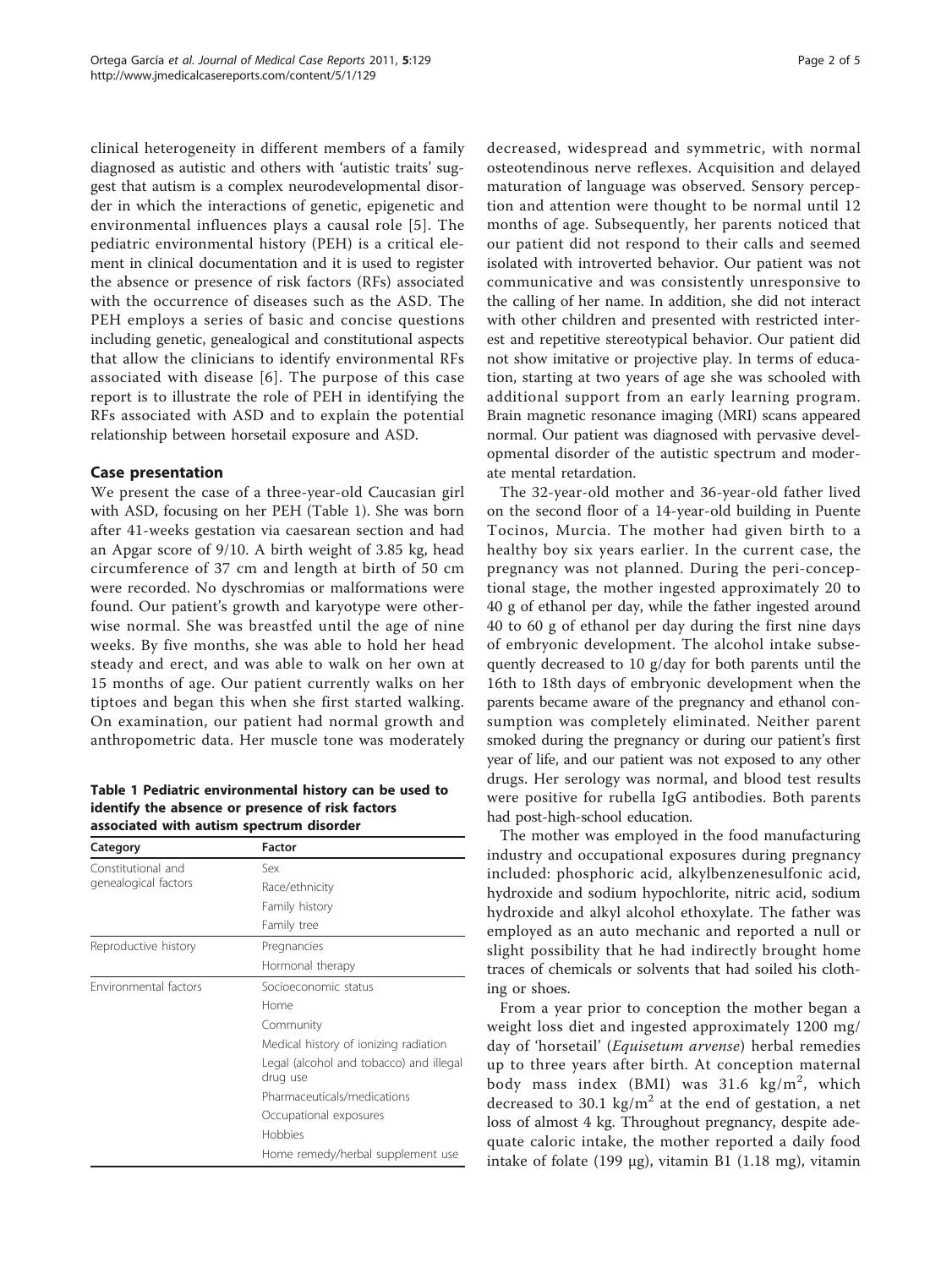B6 (1.31 mg) and vitamin B12 (30.8 μg). Vitamin B12 and folate intake supplements were started on approximately days 42 to 48 of gestation.

## **Discussion**

In general, a careful PEH requires basic knowledge and instruction in order to orient and guide the anamnesis towards risk factors of the disease. An adequate training in PEH includes not only the theoretical aspects (such as knowing the related RFs), but also the ability to characterize and quantify exposures while communicating the pertinent risks and helping to avoid unnecessary alarm and/or omissions of relevant clinical information. This is especially important in cases such as ours, when a disease such as the autism spectrum was documented and may have been associated with exposures that had a high degree of uncertainty [\[6](#page-4-0)].

Initially, we conducted an extensive review of the literature published since 1985 in PubMed Clinical Queries, Developmental and Reproductive Toxicology Database (DART) and Integrated Risk Assessment (IRIS). A selective search for chemicals in the Hazardous Substances Data Bank (HSDB) was also completed. The keywords used were: 'Autism Spectrum Disorder' OR 'Autism' AND 'Risk Factor'. There was insufficient evidence to associate any chemical exposure to the diagnosis of ASD, although there is some evidence suggesting that some prenatal factors increase the risk. Table [2](#page-3-0) summarizes the environmental risk factors studied in the scientific literature that may increase the risk of developing the ASD.

The causes for developmental disorders such as ASD are currently unknown. Genetic factors may provide some explanation. However, there is overwhelming evidence that environmental exposures during the period prior to conception and gestational weeks two to six are critical periods. Unfortunately, these are the periods of time when, in the majority cases, the pregnancies are still unrecognized by the prospective parents.

Of importance in this case, maternal ethanol consumption continued until early gastrulation although physical features of fetal alcohol syndrome were not observed. Alcohol is a very potent toxin to the fetal nervous system and the relationship with autism remains controversial. It has been reported that up to 9% of children born to mothers that consume alcohol during pregnancy are autistic [[7\]](#page-4-0). However, autistic symptoms per se are usually not considered to be part of fetal alcohol syndrome. However, recent case-control studies suggest that prenatal alcohol exposure does not increase the risk of ASD [[8\]](#page-4-0). Therefore, a strong association between prenatal alcohol exposure and autism is highly unlikely.

Autism is common in populations exposed to a teratogenic insult around the time of gastrulation [[9\]](#page-4-0). It is now established that children with fetal alcohol spectrum disorders (FASDs) display deficits in executive functioning (EF). Despite marked differences in their clinical presentation, children with autism also demonstrate pronounced deficits in EF. Therefore, it is reasonable to ask the question: is the pattern of executive deficits in FASDs different from that in autism?

Occupational exposures of the mother and father of our patient were revised in DART and HSDB, but we found no relation with ASD and exposure effects during neurodevelopment.

Horsetail remedies are not recommended for use during pregnancy or breastfeeding, since little information is available on their safety. Horsetail remedies have been known to cause neurodevelopmental toxicity, and have a high potential to cause thiamine depletion and nicotinelike effects [[9-11](#page-4-0)]. Thiamine is water soluble and has a short half-life. Thiamine status can be altered due to: dietary thiamine deficiency, breakdown by thiaminase and the administration of thiamine analogues [[12\]](#page-4-0). Recent phytochemical analyses have detected the presence of tannins, saponins, sterols and flavonoids in horsetail residues [[13-15\]](#page-4-0). In addition, horsetail contains thiaminase, an enzyme that destroys thiamine (vitamin B1) and, with long-term use, could lead to vitamin deficiency [[11\]](#page-4-0). Thiaminase-induced deficiency of thiamine has been implicated to thiamine degradation by thermolabile thiaminases present in raw fish and shellfish [\[16\]](#page-4-0).

Plant thiamine antagonists are heat stable and occur as both orthohydroxyphenols and parahydroxyphenols. Some examples of these antagonists are caffeic acid, chlorogenic acid, and tannic acid. These compounds interact with thiamine to oxidize the thiazole ring, thus rendering it unable to be absorbed resulting in thiamine deficiency. Two flavonoids, quercetin and rutin, have also been implicated as thiamine antagonists [[17\]](#page-4-0). Several spontaneous central nervous system disorders due to thiaminase effects have occurred in experimental animal studies [[18](#page-4-0)].

Horsetail remedies also contain diuretic properties used for weight control, which may explain our patient's mother's weight loss despite adequate caloric intake, an unusual occurrence in pregnant women. In our patient's mother, the ingestion of B-complex vitamins did not reach the recommended daily allowance levels for pregnant women (thiamine 1.4 mg/day, folic acid 600 μg/ day) and lactating women (thiamine 1.4 mg/day, folic acid 500 μg/day). Additionally, possible neurotoxicity caused by thiamine and folic acid deficiency could have been potentiated by the horsetail's anti-thiamine activity and ethanol exposure during early pregnancy [[11,18-20\]](#page-4-0).

We believe that PEH is the best clinical tool to approximate the etiology of multi-factorial pediatric diseases. PEH is the basic and most essential work tool of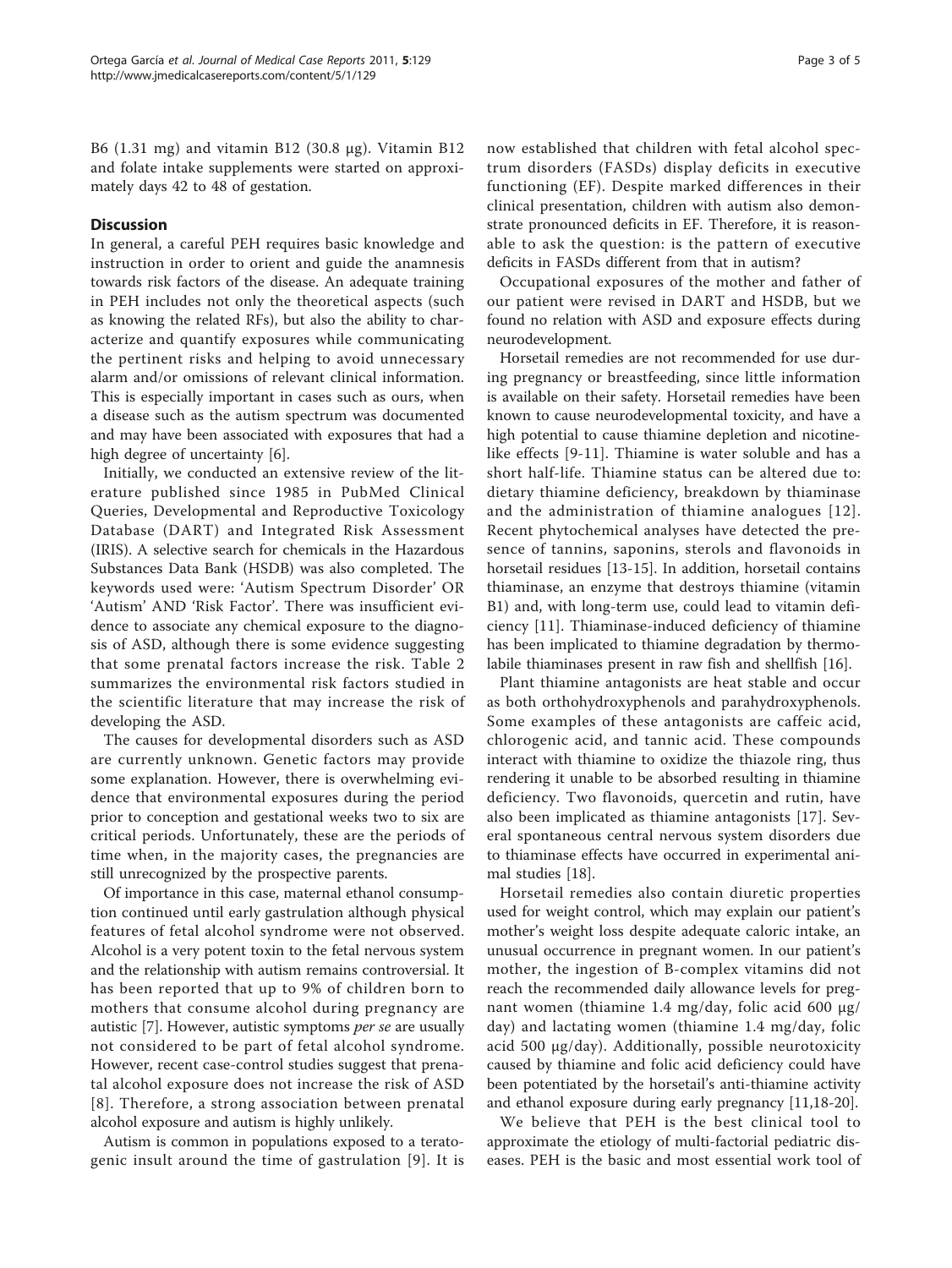| <b>Risk factors</b>                           | <b>Comments</b>                                                                                                                                                                                                                                                                                                                                                       |
|-----------------------------------------------|-----------------------------------------------------------------------------------------------------------------------------------------------------------------------------------------------------------------------------------------------------------------------------------------------------------------------------------------------------------------------|
| Thalidomide                                   | Time of critical exposure: 20 to 24 days after conception                                                                                                                                                                                                                                                                                                             |
| Misoprostol                                   | Time of critical exposure: first trimester, near sixth week after conception. Used for illegal abortion.                                                                                                                                                                                                                                                              |
| Valproic acid                                 | Time of critical exposure: first 3 to 4 weeks after conception. Neural tube defects, cardiac malformations,<br>craniofacial malformation.                                                                                                                                                                                                                             |
| Rubella infection                             | Time of critical exposure: infection during the first 8 weeks                                                                                                                                                                                                                                                                                                         |
| Chlorpyrifos                                  | Pesticide used at home, school, community and farms                                                                                                                                                                                                                                                                                                                   |
| Organochlorated pesticides                    | Dicofol and endosulfan exposure. First to eighth weeks. Correlation between maternal residence near agricultural<br>pesticide exposure and autism.                                                                                                                                                                                                                    |
| Prenatal, neonatal and perinatal<br>factors   | Advanced maternal and/or paternal age (mother > 35; father > 40); bleeding during pregnancy; forceps or<br>vacuum delivery; prolonged labor; low birth weight (< 2500 q); respiratory distress syndrome; meconium<br>aspiration syndrome; preterm birth at < 33 weeks; breech presentation; gestational age < 35 weeks; mothers who<br>used medicine during pregnancy |
| Maternal immigration/mother<br>born abroad    | Increased risk of ASD according to region and ethnicity; more risk in Caribbean and African-American populations                                                                                                                                                                                                                                                      |
| Daily smoking in early pregnancy              | The risk of autism is associated with daily smoking in early pregnancy                                                                                                                                                                                                                                                                                                |
| $\beta$ 2-Adrenergic receptor agonist         | Used to treat premature labor. Continuous terbutaline exposure for 2 weeks had increased risk for ASD.                                                                                                                                                                                                                                                                |
| Birth defects                                 | Associated with a near twofold increased risk for autism overall                                                                                                                                                                                                                                                                                                      |
| Chlorinated solvents and heavy<br>metals      | Association between autism and estimated concentrations in ambient air around birth residence. Increased risk<br>for solvent and metals (mercury, cadmium, nickel, trichloroethylene and vinyl chloride).                                                                                                                                                             |
| Parental psychiatric history                  | Parental psychopathology is associated with risk of autism and effective disorders                                                                                                                                                                                                                                                                                    |
| Alcohol and drugs                             | It is very unlikely that there is a strong association between prenatal alcohol exposure and autism                                                                                                                                                                                                                                                                   |
| High parental education                       | Families with higher education background will seek services, thus reporting a child with autism                                                                                                                                                                                                                                                                      |
| Lack of omega 3 fatty acids                   | Studies showed link between childhood development disorders and omega-6, omega-3 imbalances                                                                                                                                                                                                                                                                           |
| Congenital cytomegalovirus<br>(CMV) infection | Timing of injury to the developing brain by CMV may be in the third trimester in some patients with ASD                                                                                                                                                                                                                                                               |
| Singleton and concordant<br>multiple births   | Results indicated that ASD-concordant multiple births in boys tended to be higher than expected in March, May<br>and September, but were 87% less in December, as compared with January                                                                                                                                                                               |
| Maternal autoimmune disorders                 | Maternal autoimmune disorders in women around the time of pregnancy are unlikely to contribute significantly<br>to risk of autism (case-control study)                                                                                                                                                                                                                |
| Fetal alcohol syndrome (FAS)<br>(case report) | Autistic behavior has not been previously associated with FAS. No statistical data, however it raises awareness<br>that FAS could be a risk factor that should be evaluated by physicians.                                                                                                                                                                            |
| Neonatal hyperbilirubinemia                   | Not a risk factor associated with ASD. Children with any degree of bilirubin level elevation were not at increased<br>risk of ASD.                                                                                                                                                                                                                                    |
| Antenatal ultrasound                          | Antenatal ultrasound is unlikely to increase the risk of ASD (case-control study)                                                                                                                                                                                                                                                                                     |
| Ammonium perchlorate                          | No reports of risk found                                                                                                                                                                                                                                                                                                                                              |
| Mercury (vaccines)                            | No risk found                                                                                                                                                                                                                                                                                                                                                         |
| Measles, mumps, rubella (MMR)<br>vaccination  | No evidence that supports MMR vaccination relationship with autism                                                                                                                                                                                                                                                                                                    |

<span id="page-3-0"></span>Table 2 Environmental risk factors studied in autism/autism spectrum disorder (ASD) in the scientific literature

Pediatric Environmental Health Specialty Units. However, the individual risk assessment for these patients is a complex process that requires specific diagnostic abilities. Pharmacological use during pregnancy is a known risk factor for autism and the relationship described seems plausible, however it is necessary to be cautious with the interpretation of these issues [[21\]](#page-4-0). Although the use of herbal supplements during pregnancy is relatively common, there is little information on their effects on fetal development. This work also serves to highlight potential secondary physiological effects of over-the-counter herbal remedies, which may include micronutrient imbalance. This case report has several

limitations such as the inconsistent composition of herbal supplements, possible interaction between multiple exposures and the lack of biomarkers in the study. However, the case serves to illustrate a possible mechanism of developmental neurotoxicity through a vitamin deficiency potentiated by herbal supplementation and alcohol exposure.

## Conclusions

As further scientific evidence accumulates, a detailed and careful PEH should be obtained from all patients with ASD. After analyzing this particular case, it is recommended that maternal exposure to ethanol and